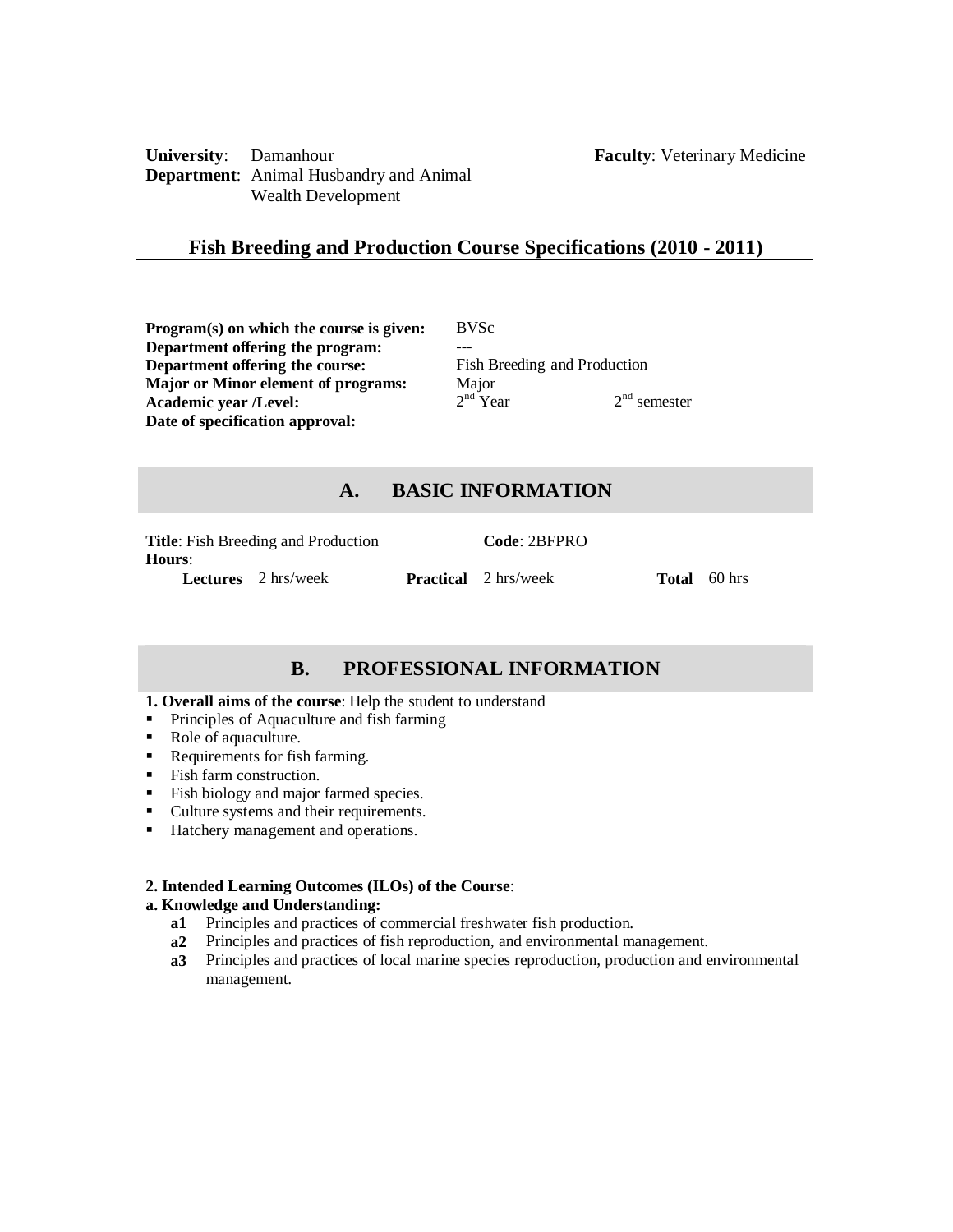## **b. Intellectual Skills:**

- **b1** Standup thinking for how to deal with field problems.<br>**b2** Solving unexpected problems in fish farms and hatche
- Solving unexpected problems in fish farms and hatcheries.
- **b3** Applications of modern techniques in aquaculture.
- **b4** Train students to fish breeding and different methods of propagation.

### **c. Professional and Practical Skills:**

- **c1** Performing survey observations, analyzing results and poultry production quality assessment.
- **c2** Ability to manage fish ponds and water quality.
- **c3** Ability to detect environmental problems and reasons of lower productivity.
- **c4** Avoiding inbreeding depression and encourage heterosis.

## **d. General and Transferable Skills:**

- **d1** Experience in team work and critical analyses in relation to fish breeding and production.
- **d2** Hatchery management and operations.
- **d3** Pond layout and construction.
- **d4** Water quality analysis and management.
- **d5** Internet Searching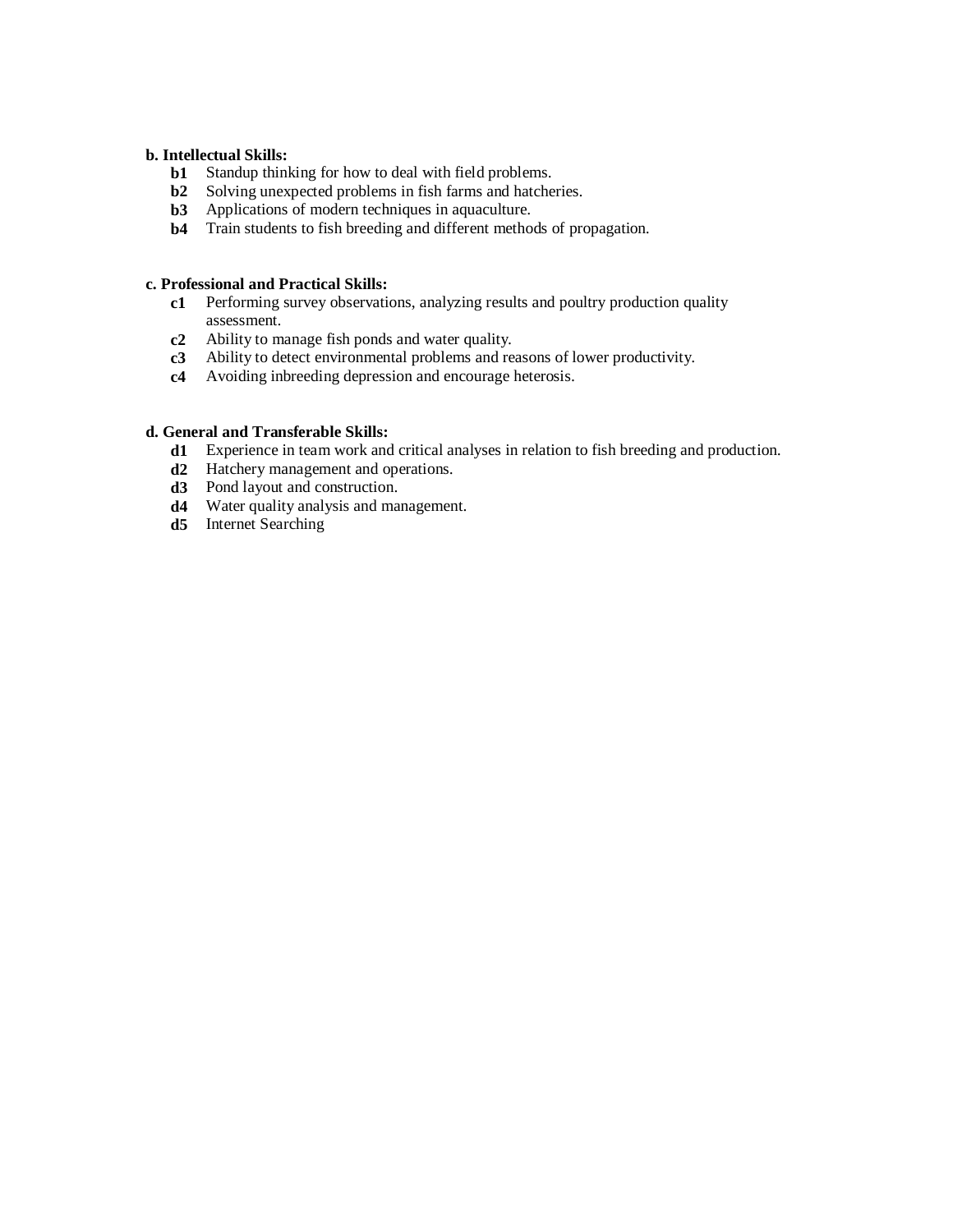# **3. Contents**:

| $2^{\text{nd}}$<br><b>Semester</b>                      |              |        |                 |                  |
|---------------------------------------------------------|--------------|--------|-----------------|------------------|
|                                                         |              | No. of |                 |                  |
| <b>Topic</b>                                            |              | hours  | <b>Lectures</b> | <b>Practical</b> |
| A. Introduction                                         |              |        |                 |                  |
| Scope and definition.                                   |              | 4      | $\overline{2}$  | $\overline{2}$   |
| Biological and technological basis.<br>Ξ                |              |        |                 |                  |
| History of aquaculture and its present state<br>٠       |              |        |                 |                  |
| <b>B.</b> Guidelines for Site selection for aquaculture |              |        |                 |                  |
| General considerations.<br>٠                            |              |        |                 |                  |
| Land-based farms.<br>п                                  |              | 6      | 3               | 3                |
| Open-water farms<br>п                                   |              |        |                 |                  |
| Water quantity and quality.                             |              |        |                 |                  |
| C-Selection of species for culture                      |              |        |                 |                  |
| Biological characteristics of fish species.<br>٠        |              |        |                 |                  |
| Economic and market considerations.<br>٠                |              |        |                 |                  |
| Common aquaculture species.<br>٠                        |              | 6      | 3               | 3                |
| Origin and biology of aquaculture species<br>п          |              |        |                 |                  |
| Fish classification.<br>٠                               |              |        |                 |                  |
| Fish biology.<br>٠                                      |              |        |                 |                  |
| D. Culture Systems                                      |              |        |                 |                  |
| Extensive culture.<br>٠                                 |              |        |                 |                  |
| Semi-intensive culture.<br>п                            |              |        |                 |                  |
| Intensive culture.<br>п                                 |              | 12     | 6               | 6                |
| Super intensive culture.<br>п                           |              |        |                 |                  |
| Pond preparation and management.<br>п                   |              |        |                 |                  |
| Harvesting methods<br>٠                                 |              |        |                 |                  |
| E. Water quality criteria                               |              |        |                 |                  |
| Light                                                   |              |        |                 |                  |
| Nutrients and metabolites.<br>п                         |              |        |                 |                  |
| Plankton activity.<br>٠                                 |              |        |                 |                  |
| Water temperature.<br>п                                 |              | 12     | 6               | 6                |
| Dissolved oxygen.<br>п                                  |              |        |                 |                  |
| Alkalinity and hardiness.<br>п                          |              |        |                 |                  |
| Ammonia.                                                |              |        |                 |                  |
| Others.                                                 |              |        |                 |                  |
| F. Water quality management                             |              |        |                 |                  |
| Principals of pond fertilization.<br>٠                  |              |        |                 |                  |
| Fertilization effects on water quality.<br>٠            |              |        |                 |                  |
| Control of low dissolved oxygen contents.<br>п          |              |        |                 |                  |
| Control of high ammonia contents.<br>п                  |              | 12     | 6               | 6                |
| Control of clay turbidity.<br>п                         |              |        |                 |                  |
| Aquatic weed control<br>п                               |              |        |                 |                  |
| Water quality analysis                                  |              |        |                 |                  |
| G. Fish hatcheries                                      |              |        |                 |                  |
| Hatchery designs and types of fish hatcheries.<br>Ξ     |              |        |                 |                  |
| Methods of fish propagation.<br>Е                       |              | 8      | $\overline{4}$  | $\overline{4}$   |
| Nursery phase of fish                                   |              |        |                 |                  |
|                                                         | <b>Total</b> | 60     | 30              | 30               |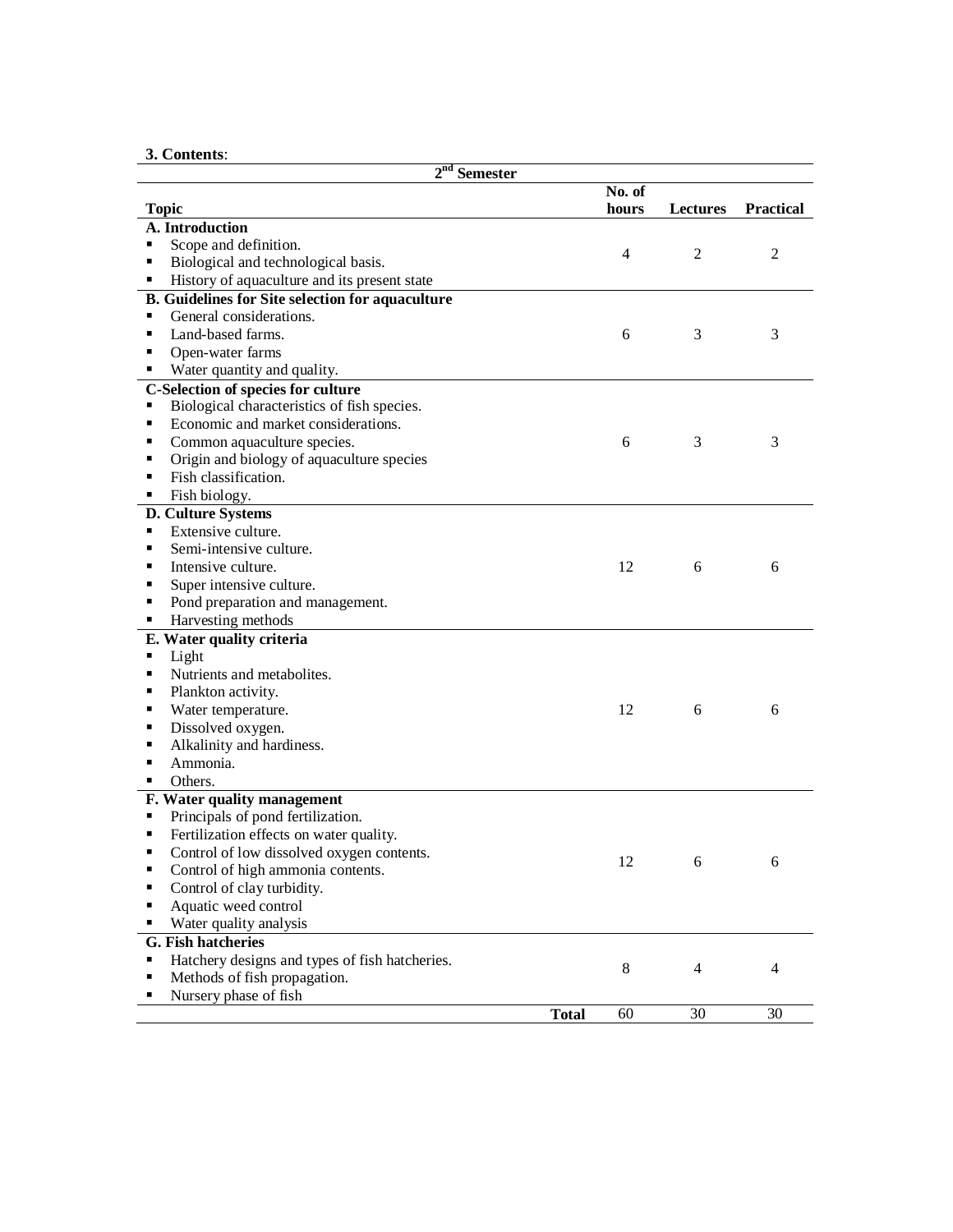#### **4. Teaching and Learning Methods**:

- **4.1** Lectures with the help of data show and power point slide show.
- **4.2** Discussions and Class activities.
- **4.3** Internet data collection.
- **4.4** Seminars.

|               | Exam                        |                                                                                                                                                       |  |
|---------------|-----------------------------|-------------------------------------------------------------------------------------------------------------------------------------------------------|--|
| 5.1           | Class test $(1)$            | To assess understanding                                                                                                                               |  |
| 5.2           | Class test $(2)$            | To assess understanding and follow up the under score of the first test.                                                                              |  |
| 5.3           | Written Mid-term            | To assess student understanding of the taught topics and<br>practical<br>application in solving problems                                              |  |
| 5.4           | Written Final-term          | To assess student understanding of the taught topics and practical<br>application in solving problems concerning the whole term studied<br>materials. |  |
| $5.5^{\circ}$ | <b>Practical Final-term</b> | To assess student skills in practical applications.                                                                                                   |  |
| 5.6           | Oral Final-term             | To assess both theoretical and practical knowledge.                                                                                                   |  |

## **Assessment Schedule**:

| <i>Trendentent Deneuvre</i> |                             |                       |
|-----------------------------|-----------------------------|-----------------------|
|                             | Exam                        | Week                  |
| <b>Assessment 1</b>         | Class test $(1)$            | $\gamma$ nd           |
| <b>Assessment 2</b>         | Class test $(2)$            | $\Lambda^{\text{th}}$ |
| <b>Assessment 3</b>         | Written Mid-term            | 8 <sup>th</sup>       |
| <b>Assessment 4</b>         | Written Final-term          | 16 <sup>th</sup>      |
| <b>Assessment 5</b>         | <b>Practical Final-term</b> | $16^{th}$             |
| Assessment 6                | Oral Final-term             | $16^{th}$             |

### **Weighing of assessments** (in each semester):

|                     | Exam                                | Per Semester (%) | Total $(\% )$ |
|---------------------|-------------------------------------|------------------|---------------|
| <b>Assessment 1</b> | Class test $(1)$                    |                  |               |
| <b>Assessment 2</b> | Class test $(2)$                    |                  |               |
| <b>Assessment 3</b> | Written Mid-term                    | 10               | 10            |
| <b>Assessment 4</b> | Written Final-term                  | 50               | 50            |
| Assessment 5        | <b>Practical Final-term</b>         | 20               | 20            |
|                     | <b>Assessment 6</b> Oral Final-term | 10               | 10            |
|                     | Total                               | 100              | 100           |